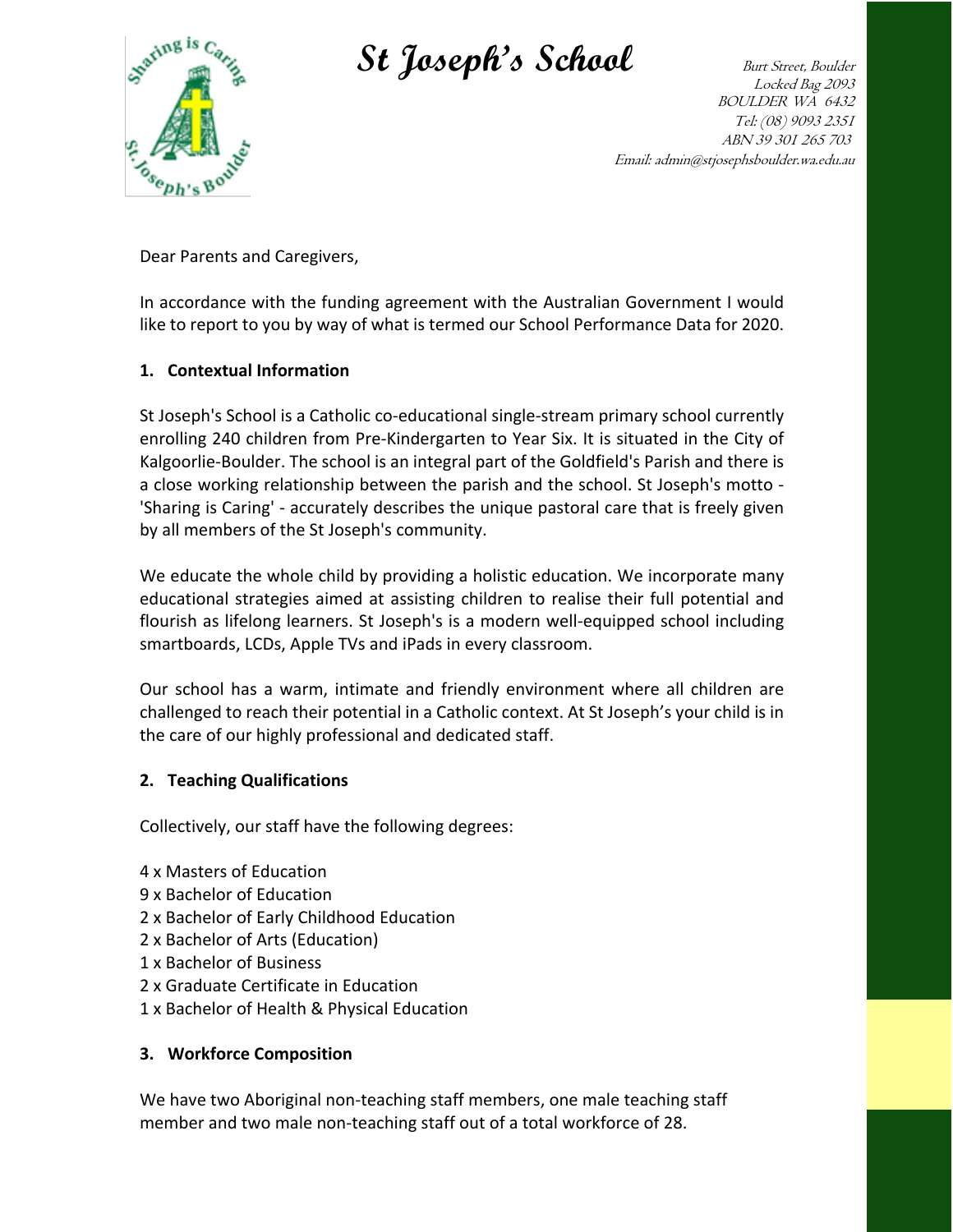### **4. Student Attendance at School**

Non-attendance: All students must provide a written and signed note from their parents stating date and reason for absence. Each term a letter is sent to the parents of students with attendance less than 90%, advising them of their students attendance percentage and seeking clarification for their absences. Issues with student's ongoing non-attendance is then addressed directly with the parent via a meeting with the teacher and leadership staff with the aim of working with parents to improve attendance.

The information below shows student attendance during 2020:

Average student attendance: 91% Average student attendance Pre Primary: 88% Average student attendance Year One: 91% Average student attendance Year Two: 96% Average student attendance Year Three: 93% Average student attendance Year Four: 86% Average student attendance Year Five: 92% Average student attendance Year Six: 89%

## **5. NAPLAN Testing**

Due to the Covid-19 pandemic, NAPLAN assessments were not administered in 2020.

### **6. Parent, student and teacher satisfaction**

In 2020, we conducted an Organisational Health Index (OHI) survey of our staff through McKinsey & Company, scoring 97 out of 100 for overall health, placing us in the top 10% worldwide.

# **7. School Income**

We recommend for details you refer to the St Joseph's Boulder page on the My School Website http://www.myschool.edu.au.

# **8. Annual School Improvement Plan**

In 2020, the school entered its second year of a three-year school improvement, the Fogarty Edvance Programme. In our first year, we implemented research-based, highquality teaching and learning programmes in literacy and numeracy. In our second year, we further embedded those programmes. Staff were thoroughly trained in each of the programmes and were supported in classroom by the leadership team in order to ensure the programmes were meeting the needs of our students.

Our school improvement plan covers four main areas:

- 1. Implementing highly effective teaching and learning approaches and practices across all classrooms to ensure high academic achievement.
- 2. Improving student engagement and wellbeing.
- 3. Building staff capacity in teaching, learning and leading.